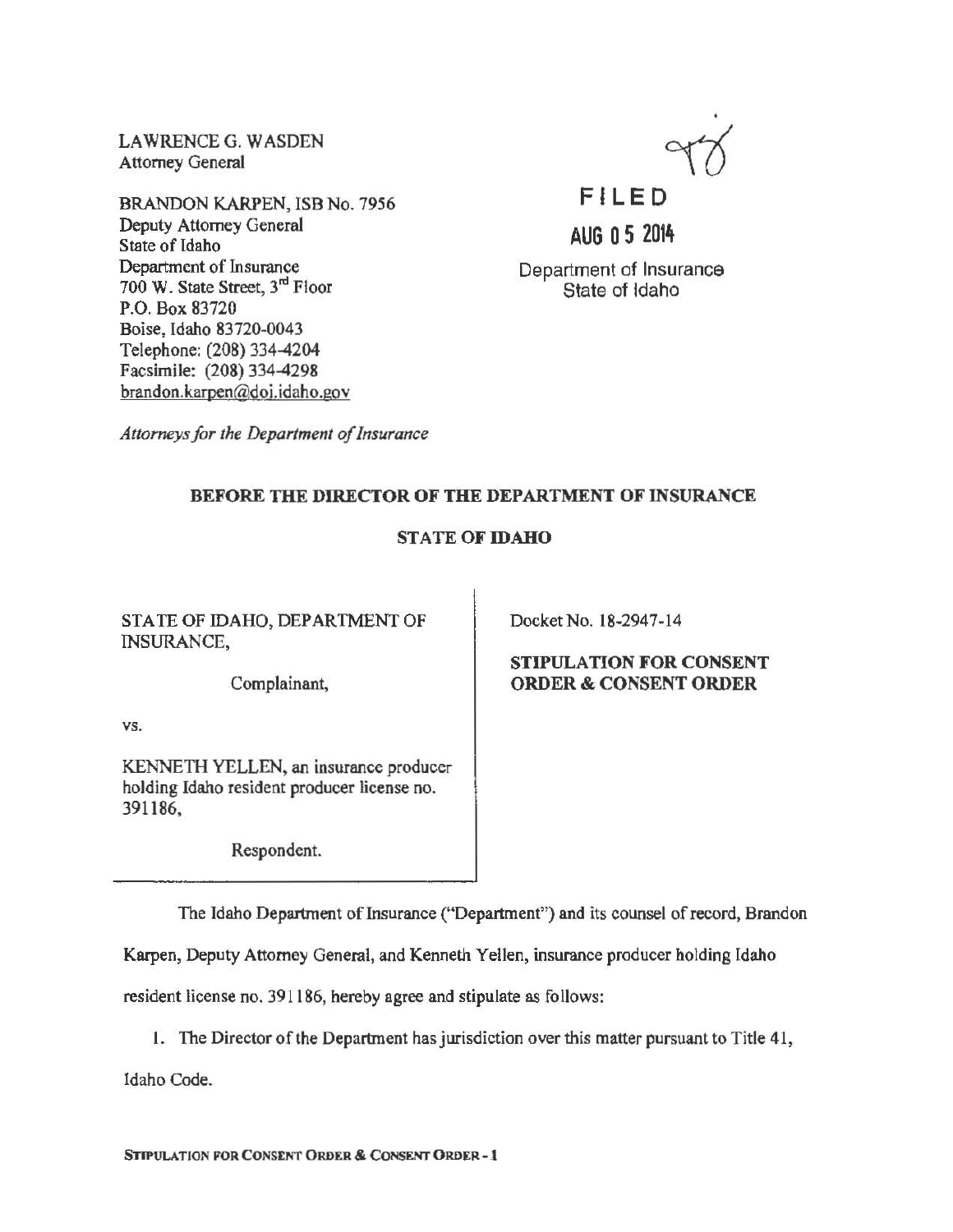2. On July 8, 2014, the Department filed and served a Verified Complaint and Notice of Right to Hearing ("Complaint") on Respondent Kenneth Yellen.

3. The Complaint set forth three counts alleging 120 violations of the Idaho Insurance Code.

4. Count One alleged forty violations of Idaho Code§ 41-1016(1)(e), that Yellen had "rnisrepresent[ed] the terms of an actual or proposed insurance contract or application for insurance or ... any fact material to any insurance transaction or proposed transaction."

5. Count Two alleged forty violations of Idaho Code§ 41-1016(1)(h), that Yellen had engaged in "fraudulent, coercive or dishonest practices, or demonstrate[ed] incompetence, untrustworthiness or financial irresponsibility, or [to having been} a source of injury and loss to the public or others, in the conduct of business in this state or elsewhere."

6. Count Three alleged forty violations of Idaho Code §  $41-1016(1)(i)$ , that Yellen had "forg[ed] another's name on an application for insurance or on any document related to an insurance transaction."

7. The parties agree that this matter can be brought to a close by a negotiated and stipulated settlement as opposed to an administrative enforcement action.

8. In settlement of this matter, the parties therefore agree as follows:

- a. That Kenneth Yellen admits to Count Two, violations of Idaho Code  $\S$  41- $1016(1)(h);$
- b. That the remaining alleged violations of title 41, Count One and Count Three as set forth in the Complaint, shall be dismissed with prejudice;
- c. That Kenneth Yellen's Idaho Resident Insurance Producer License No. 391186 shall be revoked;
- d. That Kenneth Yellen agrees and stipulates that an administrative penalty of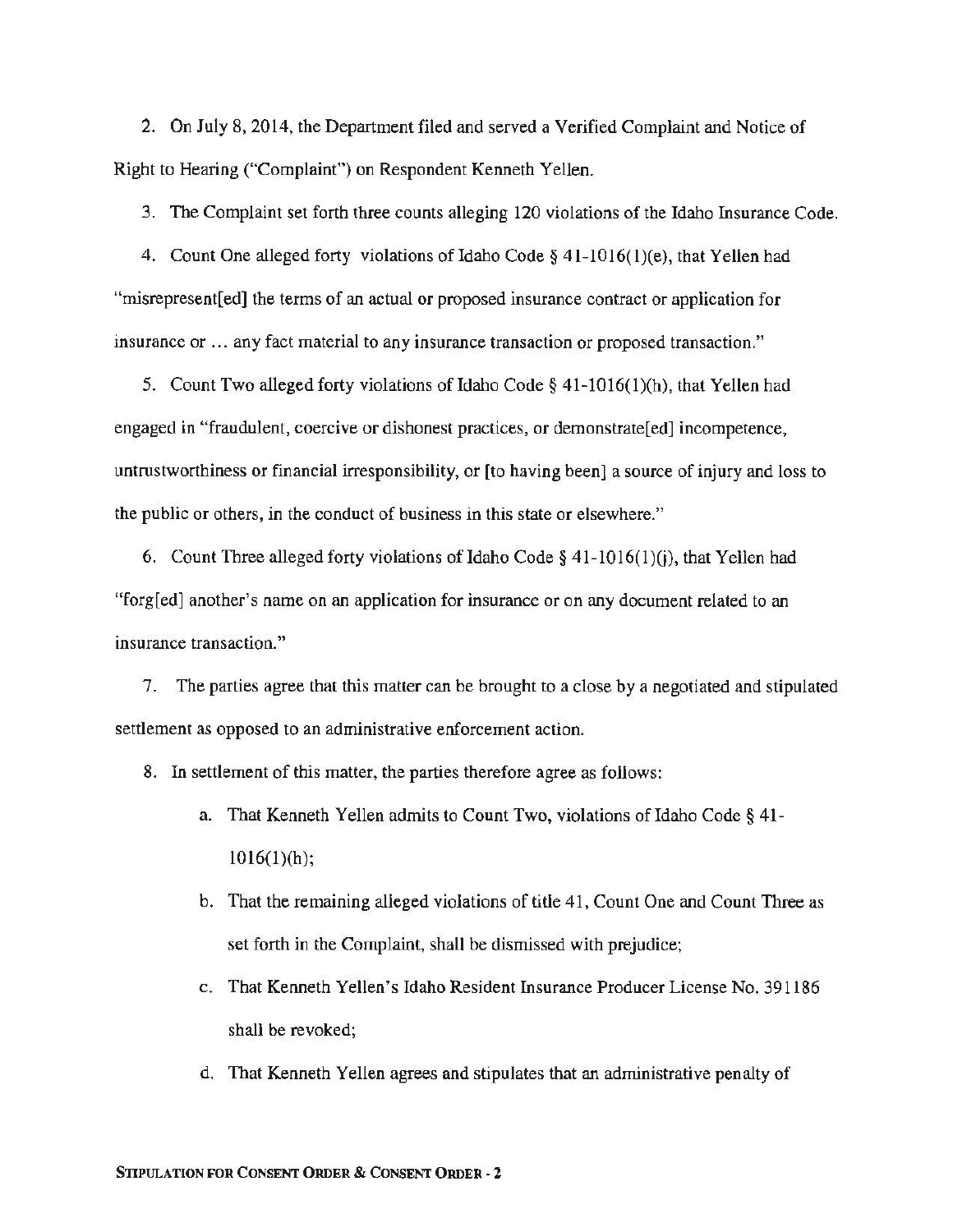\$40,000.00 shall be imposed, provided that \$35,000.00 of said penalty is suspended until such time in the future that Kenneth Yellen files an application for an insurance license with the Idaho Department of Insurance whereupon, before consideration of such an application, the penalty shall be paid in full;

- e. That the remaining \$5,000.00 ofthe penalty shall be paid as follows: 1) \$1,000.00 to the Department within ten days of the execution of the attached Consent Order, and 2) \$4,000.00 payable over time in ten consecutive \$200.00 monthly payments due to the Department by the last day of each month beginning September 30, 2014;
- f. That an appropriate Final Order, incorporated herein, may be entered by the Director of the Idaho Department of Insurance; and
- g. That Kenneth Yellen shall immediately return the original Idaho Resident Producer License No. 391186 to the Idaho Department of Insurance, at PO Box 83720, Boise, Idaho 83720-0043, and destroy any digital copy in his possession.

9. Yellen acknowledges that he has had the opportunity to consult with an attorney of his choice concerning this Stipulation and Consent Order.

10. Yellen waives his right to notice and hearing, at which he may be represented by counsel, present evidence and examine witnesses.

11. The parties have reviewed and understand the terms and conditions of this Stipulation and Consent Order.

12. The parties agree that the terms of this agreement are appropriate and proper under the circumstances, and that they entered into this Stipulation voluntarily and with full knowledge of any and all rights they may be waiving.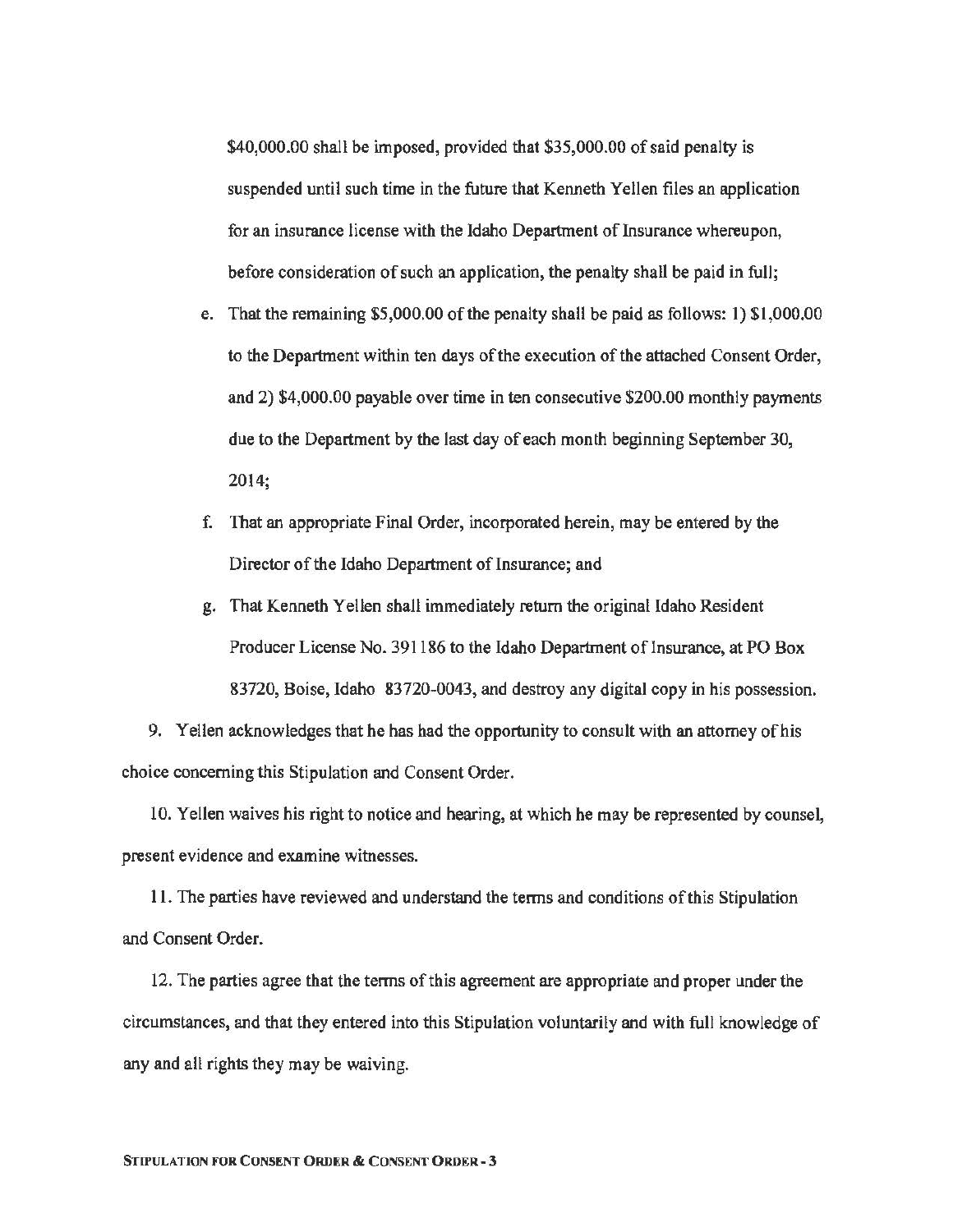13. The parties waive the right to seek reconsideration and/or judicial review.

14. The parties agree that the Consent Order will be submitted to the Director of the Idaho Department of Insurance for his review and signature.

IT IS SO AGREED DATED this  $5<sup>th</sup>$ day of August, 2014.

RESPONDENT

KM **YELLEN** 

Resident Producer License No. 391186

## ACKNOWLEDGEMENT

STATE OF IDAHO ) County of *Ada idA* )ss.

On this  $\frac{544}{10}$  day of  $\frac{1}{4}$ u aust , 2014, before me, the undersigned, a Notary Public in and for said State, personally appeared KENNETH YELLEN, who executed the foregoing instrument, and acknowledged to me that the said instrument is free and voluntary act and deed, for the uses and purposes therein mentioned.

WITNESS MY HAND and official seal hereto affixed the day, month and year in this certificate first above written

My commission expires:  $\frac{7}{24}$  2018



Notary Public in and for the State of Idaho Residing at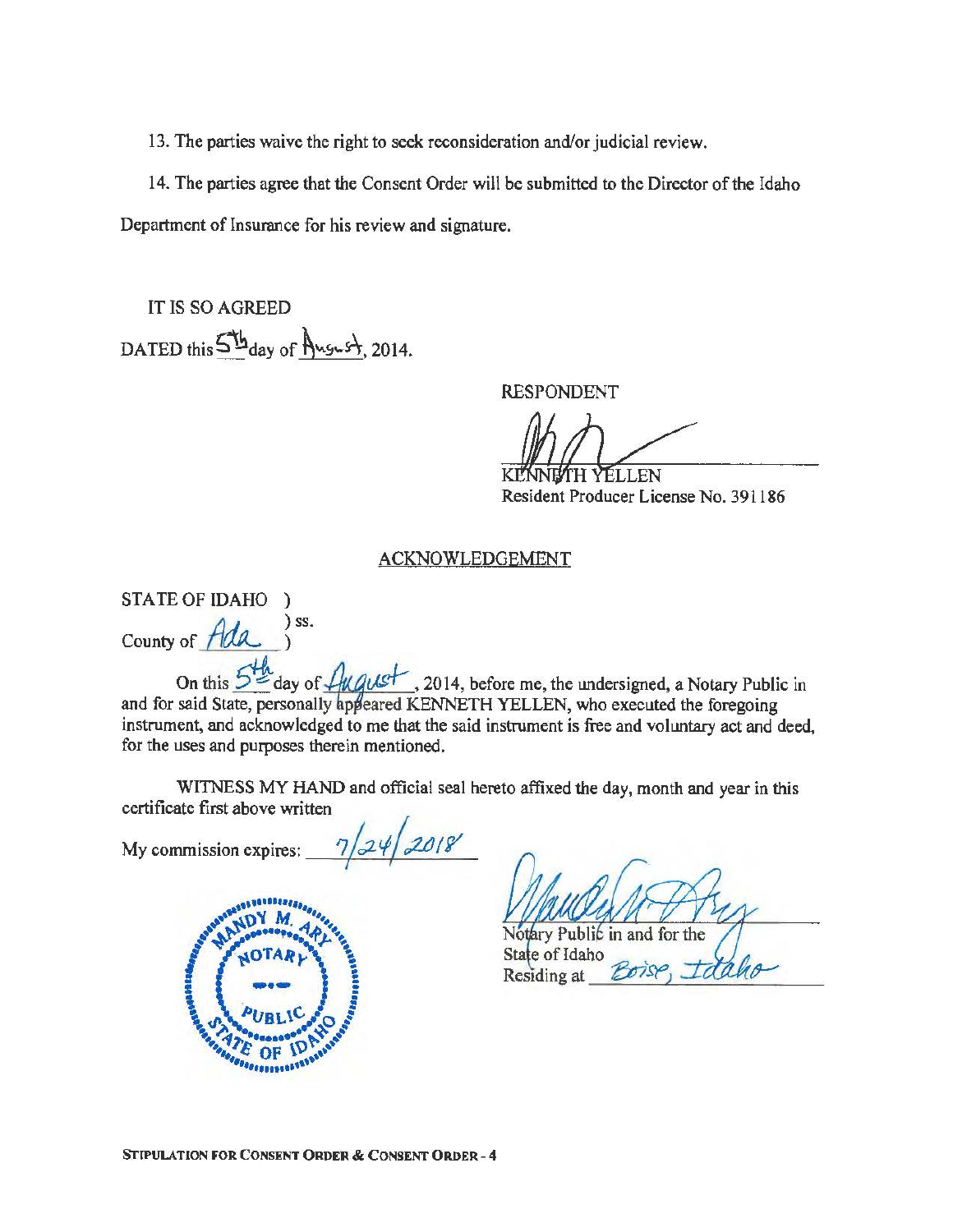DATED this  $5\frac{1}{2}$  day of  $\ell_{\ell}$   $\ell_{\ell}$  , 2014.

IDAHO DEPARTMENT OF INSURANCE

By: MIMINAL

Bureau Chief, Consumer Services **Klaho Department of Insurance** 

#### ACKNOWLEDGEMENT

STATE OF IDAHO )  $)$  ss. County of 7

On this  $5 -$ day of  $\sqrt{U}$   $\sim$  2014, before me, the undersigned, a Notary Public in and for said State, personally appeared GINA McBRIDE, who executed the foregoing instrument, and acknowledged to me that the said instrument is free and voluntary act and deed, for the uses and purposes therein mentioned.

WITNESS MY HAND and official seat hereto affixed the day, month and year in this certificate first above written

My commission expires:  $\sqrt{2}/24/2018$ ,,, ......... . ~, .. ~ y ... ,,.,.,., ~~ ~ ~v *4rt, -A* "~ ~" ""~-..-••••eel'A ,.,. ~ ~· ... · ... ~;.. ~ NOTARIN'  $\left(\frac{1}{2}\right)$ '\., "'/,.;.········ ~~ ......... "•, c; OF \~ .,, ''• ............. ,,,

Notary Public in and for the

State of Idaho Residing at

Approved as to Form:

**OFFICE** OF THE ATTORNEY GENERAL By: **Brandon Rarpen** Deputy Attorney General Attorney for the Department of Insurance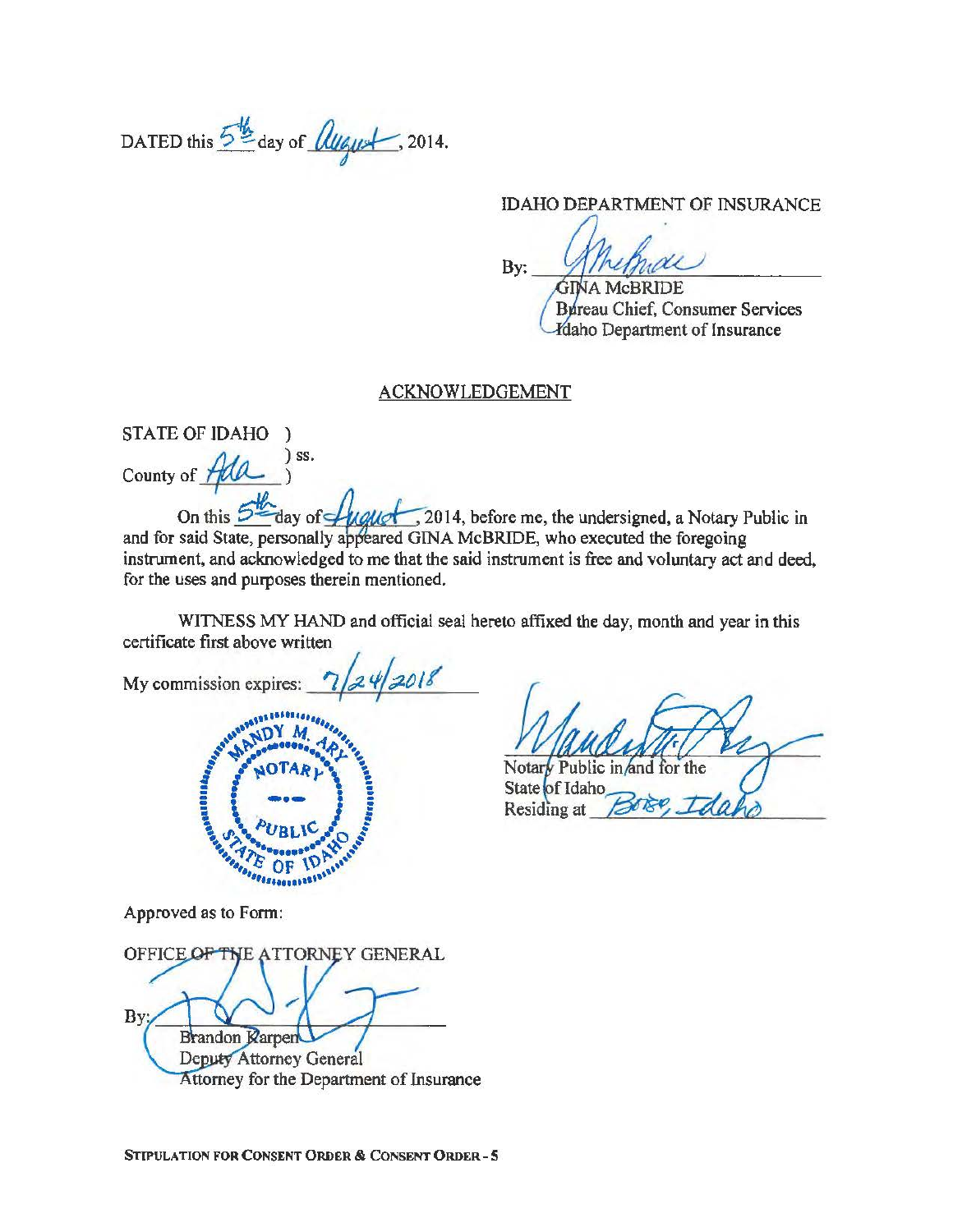#### CONSENT ORDER

The Idaho Department of Insurance and Respondent Kenneth Yellen have entered into a Stipulation for Consent Order, which has been reviewed, considered, and incorporated herein. Having reviewed the same and good cause appearing,

IT IS HEREBY ORDERED that the Stipulation for Consent Order is approved and adopted as an Order of the Director; and

IT IS FURTHER ORDERED that Kenneth Yellen's Resident Insurance Producer License is REVOKED;

IT FURTHER ORDERED that Kenneth Yellen shall pay the Department a penalty of \$40,000 as follows:

- 1. \$35,000.00 is suspended until such time that Kenneth Yellen files an application for an insurance license with the Idaho Department of Insurance whereupon, before consideration of such an application, the penalty shall be paid in full;
- 2. \$1,000.00 due in full within ten business days from the execution of this order;
- 3. \$4,000.00 payable over time in twenty consecutive \$200.00 monthly payments due to the Department by the last day of each month beginning September 30, 2014; and

IT IS FURTHER ORDERED that Kenneth Yellen destroy all digital and physical copies of Idaho Resident Producer License No. 391186.

IT IS SO ORDERED.

DATED this  $\frac{5^{h}}{4}$  day of  $\frac{1}{4}$ wiLLIAM W. DEAL, Director Dep. Director HO DEPARTMENT OF INSURANCE